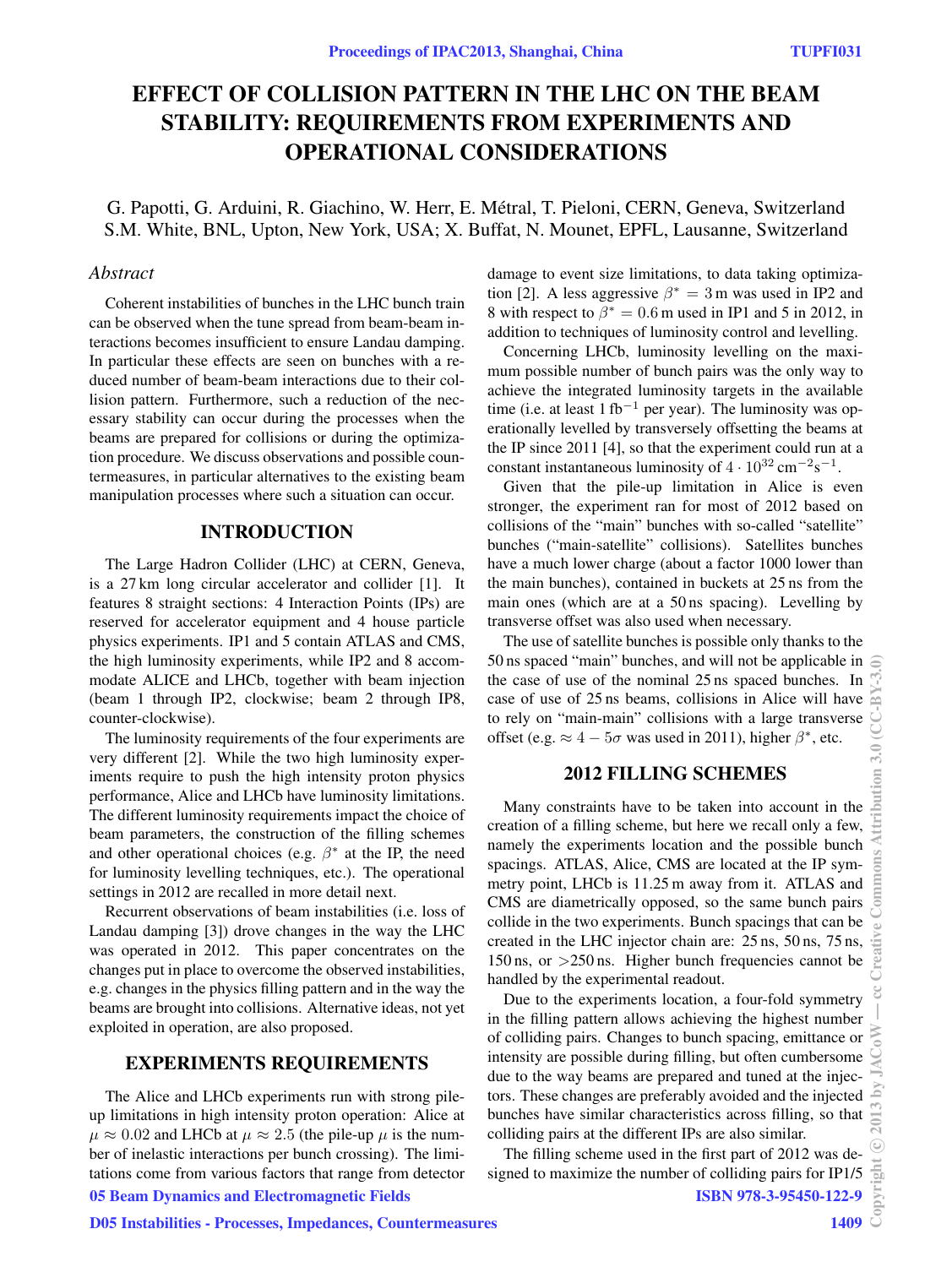Table 1: Number of main-main collisions per IP for two physics filling schemes used in 2012. The schemes are based on 50 ns spaced bunches. ALICE ran on mainsatellite collisions, thus with 0 main-main collisions.

| Scheme IP1/5 |      | IP2          | TP8  |
|--------------|------|--------------|------|
|              | 1331 | $\mathbf{0}$ | 1320 |
|              | 1377 | $\mathbf{0}$ | 1274 |

and 8, resulting in the number of colliding pairs indicated in the first line of Table 1 (scheme 1).

Problems with this filling scheme were observed already in mid-May 2012, when fills were terminated prematurely due to instabilities causing abundant losses (see for example Fig. 1). The instabilities affected only selected bunches, which had the peculiarity of colliding only in IP8 (levelled by separation). The lack of Landau damping with respect to the other bunches that collide in IP1/5 was identified to be the reason for the development of the instability [3].

The easiest cure to the instability was then to change the filling scheme so to have head-on collisions in IP1/5 for all bunches, and thus gain the head-on beam-beam tune spread that would provide the necessary damping. Note that headon collisions in one IP only would have been sufficient, but this is not possible due to the IP1/5 location symmetry. The different experiments can be provided a different number of colliding pairs by shifting the injection buckets appropriately: scheme 2 in Table 1 was obtained by shifting 3 injections with respect to scheme 1 and was used for physics until the end of the year, apart from small variations, presenting no issues as the ones previously described. The scheme variations concerned the initial short train used for transfer line stability verification. This train consisted of 12 bunches in the beginning of the year, and 6 bunches later on. These trains were used to provide non colliding bunches in IP1/5 left for systematic background studies for ATLAS and CMS (e.g. 3 bunches in Scheme 2). Note that, in case of 25 ns or 75 ns beams, the filling scheme can be



Figure 1: Percent losses per bunch for beam 2 in fill 2731 (time since the start of squeeze): some bunches go unstable and lose intensity non negligibly. Red curves for bunches Ecolliding in IP1/5, green for bunches colliding in IP1/5/8.<br>
EISBN 978-3-95450-122-9<br>
O 1410

ISBN 978-3-95450-122-9

arranged so be symmetric and have maximum number of collisions in IP8.

## 2012 OPERATIONAL CYCLE

The 2012 operational cycle for nominal proton physics operation was divided in the following phases: preparation of the machine for injection ("ramp down" of the magnets from top energy, or "precycle" after power off, to ensure magnetic reproducibility); injection of beam in the two rings; energy ramp (from 450 GeV to 4 TeV); betatron squeeze from  $\beta^* = 10$  m to  $\beta^* = 0.6$  m (for IP1 and IP5, or to 3 m for IP2 and IP8); "adjust" phase (when the beams are made collide, by collapsing the separation bumps); then beams are left in collisions for physics production for several hours. The crossing and separation planes in IP8 were tilted for collisions with respect to the standard horizontal and vertical scheme [5]. This allowed avoiding tertiary collimator re-setup that would have otherwise been required at each LHCb spectrometer polarity flip (which can be as frequent as about every ten days of physics production).

In the first part of 2012, the preparation of the "LHCb tilting" procedure was done after the separation bumps collapse and in the same function (for simplicity, i.e. it could have been easily removed if needed).

Instabilities starting at the end of squeeze were observed throughout 2012, with both octupole polarities. They caused beam losses, emittance blow-up and loss of fills; their origin is not fully understood [6]. In a few occasions early on in the run, it was tried to bring the beams into collisions as quickly as possible so to take advantage of the beam-beam tune spread. This was ineffective as the beams were yet not fully head-on during the LHCb tilting, but rather separated by a fraction of a sigma, as the smaller fine tuning was missing (luminosity scan knobs). In order to advance the Landau damping from head-on beam-beam tune spread, the adjust function was split into two in the middle of the run so to perform LHCb tilting only after having setup collisions in IP1/5 and 2 (see Fig. 2). This change was made coincide with the recovery that regularly follows the programmed stops for planned maintenance, so to profit of an already planned period of intensity ramp-up.

The price to be paid was a short delay in making the beams available for physics as two functions were played instead of one (from 220 s, to 65+220 s, plus the time to perform luminosity scans and load the second function on the power converters). It also has to be pointed out that the instability was not cured, and emittance blow up on selected bunches was still observed after the change [7], but further fill dumps were avoided. Moreover, the losses during the process became much more reproducible [8].

#### ALTERNATIVE SCHEMES

A minimum of stability is reached when the beam separation is at  $\approx 1 - 2\sigma$  (more on this is reported in [9]), and this has two types of consequences on operation. Firstly,

05 Beam Dynamics and Electromagnetic Fields

€